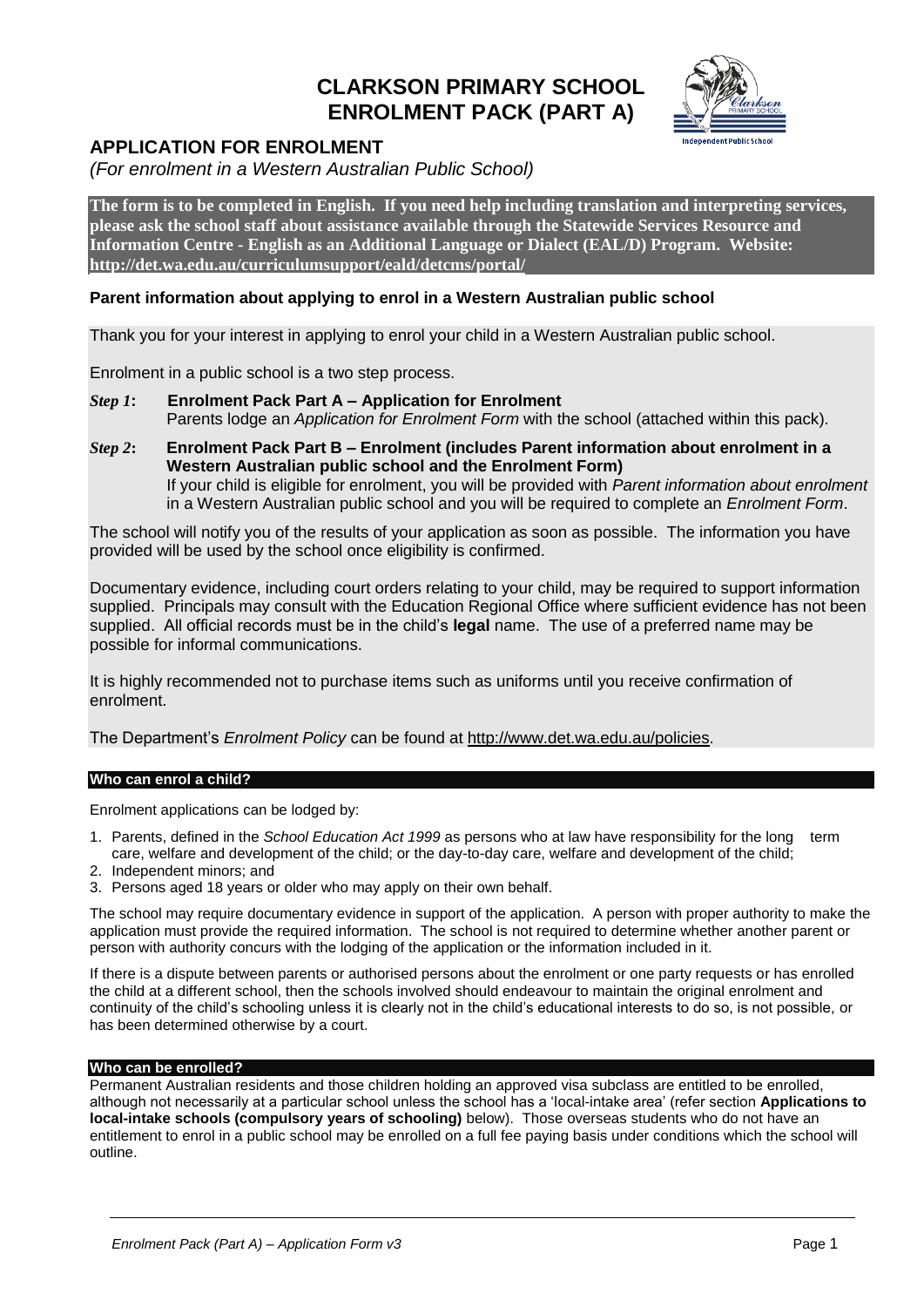In establishing a usual place of residence, the *Residential Parks (Long-stay Tenants) Act 2006* recognises any agreement conferring the right to occupy premises for a fixed term of three months or longer. Short term residential arrangements can be accepted in cases such as recent arrival in the State, residence in boarding houses and caravan parks, or homelessness.

Schools may not enrol children who are:

- 1. receiving home education; or
- 2. applying to enrol at another school; or
- 3. enrolled at another Kindergarten (public or private), unless transferring.

From 22 July 2019, Kindergarten children must meet the new immunisation requirements before they can enrol at a school, community kindergarten or day care program. This change will assist to better protect young and vulnerable children and the wider community from vaccine preventable diseases. Parents applying to enrol their children in Kindergarten programs are encouraged to ensure their children's immunisation is 'up-to-date' to avoid their application for enrolment being declined.

The principal may consider whether a child may attend for a short period (s 75(2) *School Education Act 1999*) and may consult with the school in which the student is already enrolled before a decision about attending is made. Attendance for more than four weeks requires that the student relinquish enrolment at the school in which the student is already enrolled.

#### **Where can students be enrolled?**

The enrolment requirements differ from school to school. Local-intake schools have a designated geographical area from which enrolments are taken. Local-intake schools must accept all applicants from within their defined area, subject to residential qualifications. Non local-intake schools may receive applications but not necessarily enrol all applicants (see below for further advice on applications to non local-intake schools).

If you are unsure whether the school you applied for has local-intake status, you may check the *Declaration of Local-Intake Areas for Schools* on the Department's policies website at [http://www.det.wa.edu.au/policies,](http://www.det.wa.edu.au/policies) (Browse via A-Z document list). Further information is available from the *Enrolment* **policy/Enrolment Procedures/ Local-intake area schools**, or contact either the principal of the school or the Coordinator Regional Operations at the local Education Regional Office.

#### **Applications to local-intake schools (compulsory years of schooling)**

Where the school has a local-intake area, an eligible child whose place of residence is within that area is guaranteed enrolment in the compulsory years of schooling (Pre-primary to Year 12).

Children whose usual place of residence is not in the local-intake area are accommodated where possible. If the school has further capacity to accommodate children from outside the local-intake area, after making provision for local-intake area needs, the following selection criteria are to be applied in considering applications for enrolment:

| <b>First Priority</b>                                                    | <b>Second Priority</b>                                                                                                                                                 | <b>Third Priority</b>                                                                                                                                                        |
|--------------------------------------------------------------------------|------------------------------------------------------------------------------------------------------------------------------------------------------------------------|------------------------------------------------------------------------------------------------------------------------------------------------------------------------------|
| Child qualifying for an<br>approved specialist<br>program for that year. | Child who has a sibling also enrolled<br>at the school in that year, (other than<br>siblings enrolled in specialist<br>programs), and who lives nearest the<br>school. | Child who does not have a sibling<br>enrolled at the school in that year, or who<br>has a sibling enrolled in a specialist<br>program, and who lives nearest the<br>lschool. |

#### **Applications to local-intake schools**

Students in the pre-compulsory year of schooling (Kindergarten) will be offered a place subject to meeting the immunisation requirements for enrolment.

The following selection criteria are to be applied in considering applications for Kindergarten enrolment:

| <b>First Priority</b>        | <b>Second Priority</b>    | <b>Third Priority</b>      | <b>Fourth Priority</b>    |
|------------------------------|---------------------------|----------------------------|---------------------------|
| Child residing in the local- | Child in the local-intake | Child not residing in the  | Child not residing in the |
| intake area who has a        | area who does not have    | local-intake area who has  | local-intake area who     |
| sibling also enrolled at the | a sibling enrolled at the | a sibling also enrolled at | does not have a sibling   |
| school in that year, and     | school in that year, and  | the school in that year,   | enrolled at the school in |
| who lives nearest the        | who lives nearest the     | and who lives nearest the  | that year, and who lives  |
| school.                      | school.                   | school.                    | nearest the school.       |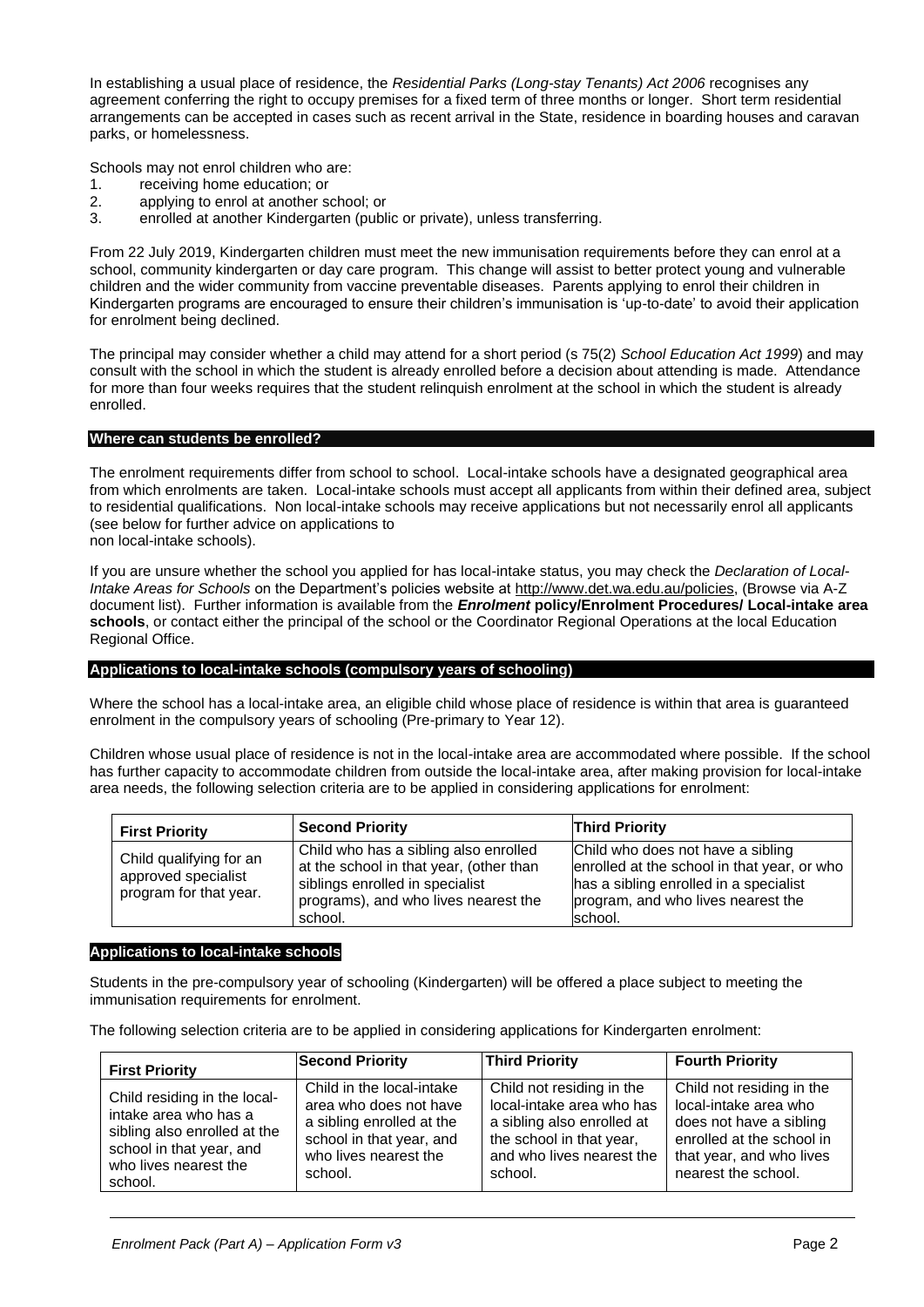#### **Applications to non-local-intake schools (pre-compulsory and compulsory)**

Where the school does not have a local-intake area and the number of applications exceeds the number of places available, the child living nearest to the school will be given priority. Parents applying to enrol their children in specialist programs and siblings of children already enrolled at the school do not have priority over those children living nearest the school. That is, proximity to the school is the only criterion to be used in non local-intake schools.

#### **Lodging Applications and Enrolment Forms from local-intake area students**

Families residing in the local-intake area may lodge the Application for Enrolment Form and the Enrolment Form concurrently, with the agreement of the school.

#### **Applications for starting school and for the first year of secondary school**

Parents are encouraged to apply by the closing date in the year prior to attending, even if the child is of compulsory school age (Pre-primary to Year 12) and is guaranteed a place in the local school. This assists schools with planning.

For children of compulsory school age wishing to enrol at a school that is not the local school the closing date for applications for the first round of offers is the first Friday in Term 3 of the previous year.

For children starting in Kindergarten the closing date for applications for the first round of offers is the first Friday in Term 3 of the previous year.

Applications may still be made after this date and will be considered on a case by case basis, in accordance with the Department of Education's *Enrolment Policy* which can be found at [http://www.det.wa.edu.au/policies.](http://www.det.wa.edu.au/policies)

#### **Requested documentation**

You will be asked to show: your child's Birth Certificate (original or certified copy) or birth extract or equivalent identity documents; your child's Australian Immunisation Register (AIR) Immunisation History Statement; proof of your child's usual place of residence: for example, utilities account, lease agreement, ownership of the property, driver's licence, statutory declaration; copies of any Family Court or other court orders, and visa details (if applicable).

Principals may accept a maximum of 3 documents as evidence of your child's usual residential address. Principals are able to request additional information where this is necessary to confirm your child's usual place of residence.

You will need to provide evidence of your child's current immunisation status when you lodge an application to enrol. You can provide one of the following:

- Australian Immunisation Register (AIR) Immunisation History Statement that is not more than two months old; or
- Australian Immunisation Register (AIR) Immunisation History Form for children on a catch up schedule that is not more than six months old; or
- Immunisation Certificate issued by the Chief Health Officer.

Other immunisation documents are no longer accepted.

Once the application has been accepted, you will be required to complete an Enrolment Form and submit it to the school (refer to the Enrolment Pack Part B – Enrolment). If your Application for Enrolment is not accepted, you will be advised in writing within three weeks of the advertised closing date for applications.

#### **Eligibility to enrol in a particular school**

The only guaranteed Pre-primary to Year 12 place in a public school is if you live in the local-intake area of that school. Enrolment in a particular primary school does not guarantee a place at a specific secondary school.

#### **Applications to transfer from another school**

Decisions about the enrolment of your child into a specific year of schooling and/or the educational program will be based on age eligibility, as well as the child's level of previous schooling, achievement levels and identified needs.

If you are applying for the following year, you will be advised in writing about your application within three weeks of the closing date for applications (that is after the end of the first week of Term 3). If you are applying for the current year, you will be advised in writing as soon as possible.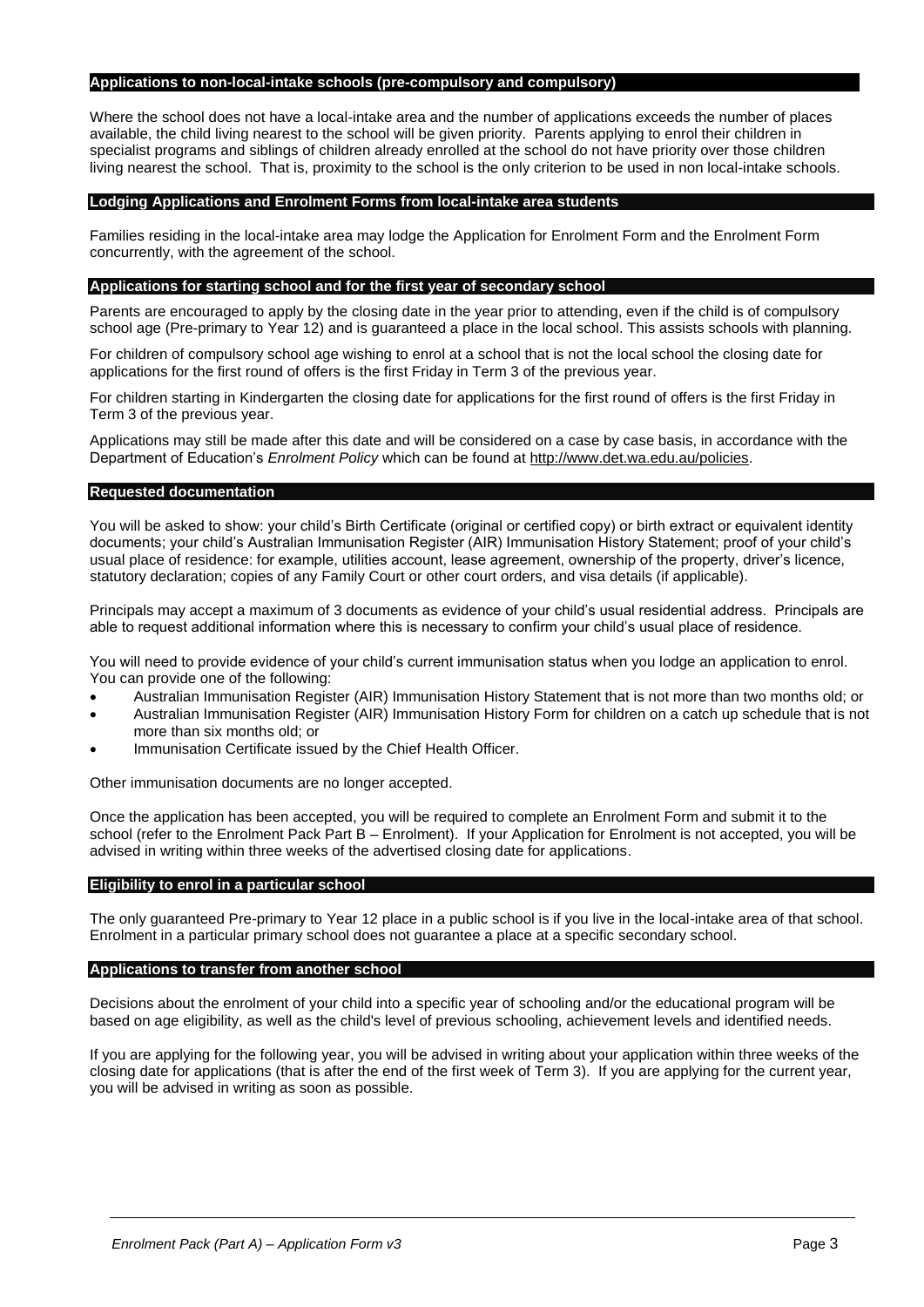Once the application has been accepted, in addition to the Enrolment Form you will also need to supply evidence of your child's progress from the previous school. This can be in the form of reports, records or samples of work.

If your child has gained enrolment from outside the local-intake area into a specialist program, any siblings cannot be guaranteed enrolment to the same school.

#### **Kindergarten**

The Western Australian Government fully funds Kindergarten for age-eligible children in public schools and supplements the cost of Kindergarten in Catholic and independent schools. Children may be enrolled in Kindergarten in one school only, either public or private.

From 2020, only Kindergarten children can only enrol if:

- their immunisation status is 'up to date'; or
- they are on an approved immunisation catch up plan; or
- they meet the criteria to be an exempt child because of particular family circumstances.

#### **Disclosure of information**

#### *For parents of students with disability*

In order to provide an appropriate education program the school may require specific information relating to your child's disability and personal needs to enable the school to make any necessary teaching and learning adjustments. The school may also use the information you provide when applying for specialist resources or services and/or supplementary funding to support your child's education.

#### *Suspensions and exclusions*

Information on any suspensions and exclusions needs to be provided to the school at the time of applying to enrol. This information will help the school to provide your child with any support that may be required.

Children currently under suspension from a public school cannot be enrolled at another public school until the suspension period expires.

Children who have previously been suspended or excluded from a public school may be required to enter into a behaviour agreement with the school if enrolment is accepted.

#### **Confidentiality**

All information provided on this form will be treated confidentially. Section 242 of the *School Education Act 1999* precludes this information from being used for any purpose other than: to determine whether your application for enrolment can be accepted; to assist the school with addressing any needs for your child if enrolment is accepted; and to comply with legal requirements or ministerial directions.

#### **Disputes**

Should you disagree with a school's advice regarding your application for enrolment please contact the principal in the first instance. The Coordinator Regional Operations at your Education Regional Office can provide advice if a concern has not been resolved. Information about formal disputes can be obtained from the school, the Education Regional Office or the Department's *Enrolment Policy* which can be found at [http://www.det.wa.edu.au/policies.](http://www.det.wa.edu.au/policies)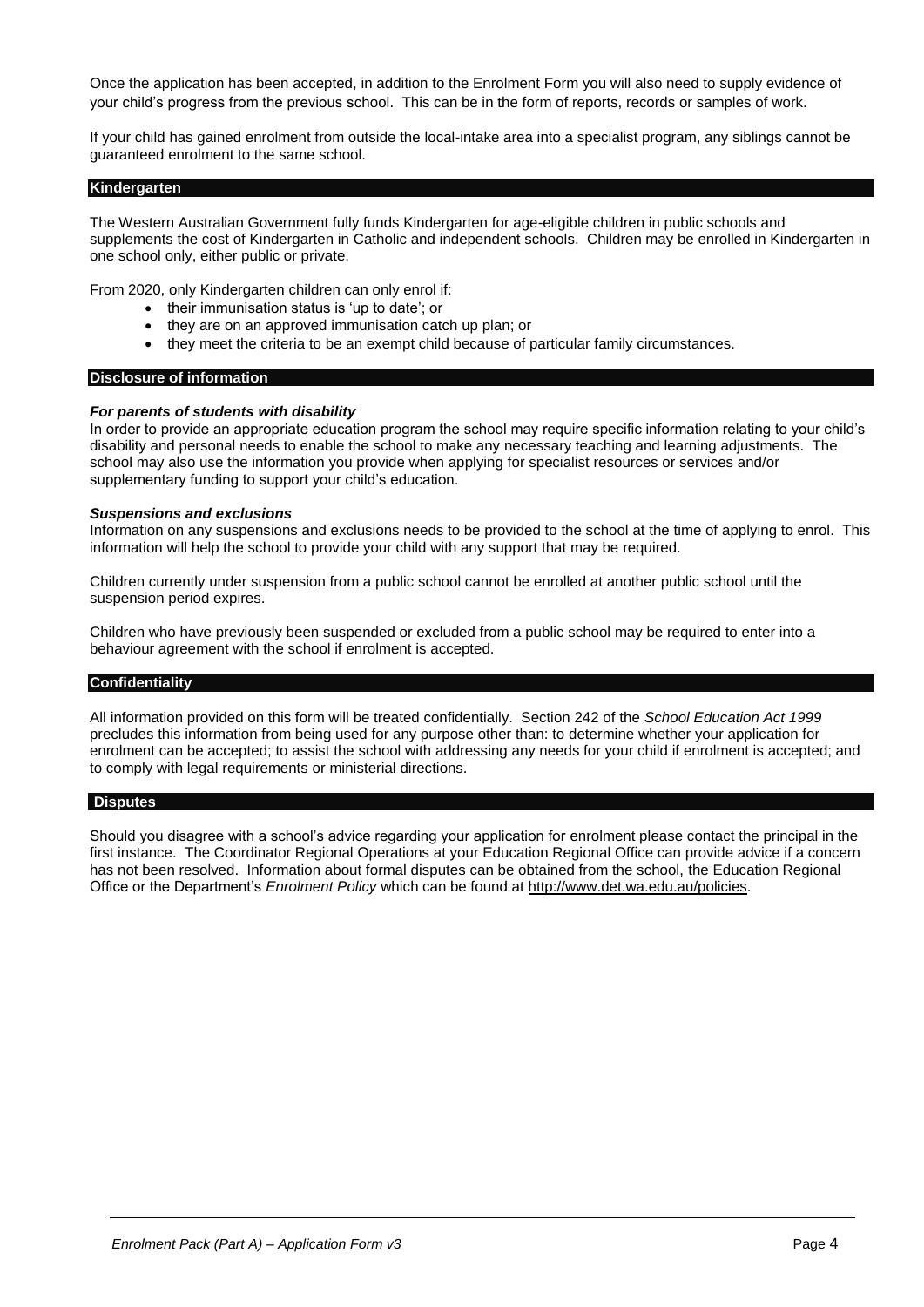

# **CLARKSON PRIMARY SCHOOL**

## **APPLICATION FOR ENROLMENT FORM**

*(For enrolment in a Western Australian Public School)*

Students in the compulsory years of schooling who are already enrolled at the school do not need to *lodge a new application for that school each year.*

| <b>DECLARATION</b>                                                                                                                                                                                                                                                                                               |  |
|------------------------------------------------------------------------------------------------------------------------------------------------------------------------------------------------------------------------------------------------------------------------------------------------------------------|--|
| The information and statements provided in this application for enrolment are true and accurate in relation to:                                                                                                                                                                                                  |  |
|                                                                                                                                                                                                                                                                                                                  |  |
| Name of person enrolling child:                                                                                                                                                                                                                                                                                  |  |
|                                                                                                                                                                                                                                                                                                                  |  |
| Relationship to child: _______________<br>(Independent Minors and those aged 18 years or older may apply on their own behalf)                                                                                                                                                                                    |  |
| Mobile: _______________________                                                                                                                                                                                                                                                                                  |  |
| Date: $/$ /                                                                                                                                                                                                                                                                                                      |  |
| NOTE: Children may be enrolled in Kindergarten in one school only, either public or private.<br>NOTE: In the event that statements made in this application later prove to be false or misleading, a decision on this application<br>may be reversed. Information supplied may need to be checked by the school. |  |

## **DOCUMENTS TO BE PROVIDED**

### *Checklist:*

Please place an  $*{\bf X}$  in the box  $\boxtimes$  to indicate each document attached (or sighted) to this application form.

*\*Note: If you are typing the information into this form, double click the check box and select the radio button under the heading Default value 'Checked' and click OK.*

| 1. | if applicable. (Principals will refer to guidance 3.5.1 of the Enrolment Procedures where evidence is<br>not provided).                                          |
|----|------------------------------------------------------------------------------------------------------------------------------------------------------------------|
| 2. | Australian Immunisation Register (AIR) Immunisation History Statement; or                                                                                        |
|    | AIR Immunisation History Form; or Immunisation Certificate issued by the Chief Health Officer                                                                    |
| 3. |                                                                                                                                                                  |
| 4. | Proof of address (see Requested documentation in the attached Parent information)                                                                                |
| 5. |                                                                                                                                                                  |
| 6. |                                                                                                                                                                  |
| 1. | If your child was not born in Australia, you must provide evidence of:                                                                                           |
| 2. |                                                                                                                                                                  |
| 3. |                                                                                                                                                                  |
|    | If your child is a temporary visa holder, you must also provide:<br>Confirmation of placement or enrolment for an overseas fee-paying student or evidence of any |
|    | Or                                                                                                                                                               |
|    | Evidence of the visa for which the student has applied if the student holds a bridging visa                                                                      |

| <b>OFFICE USE ONLY</b>                                       |
|--------------------------------------------------------------|
| Date received:                                               |
| Year Level:                                                  |
| Birth certificate/Passport/Travel document sighted (Circle). |
| AIR immunisation history statement $\Box$ YES $\Box$ NO      |
| Student resides within local intake area □ YES □ NO          |
| $\Box$ YES $\Box$ NO<br>Visa sighted:                        |
| $\Box$ YES $\Box$ NO<br>Family Court Order/s:                |
|                                                              |